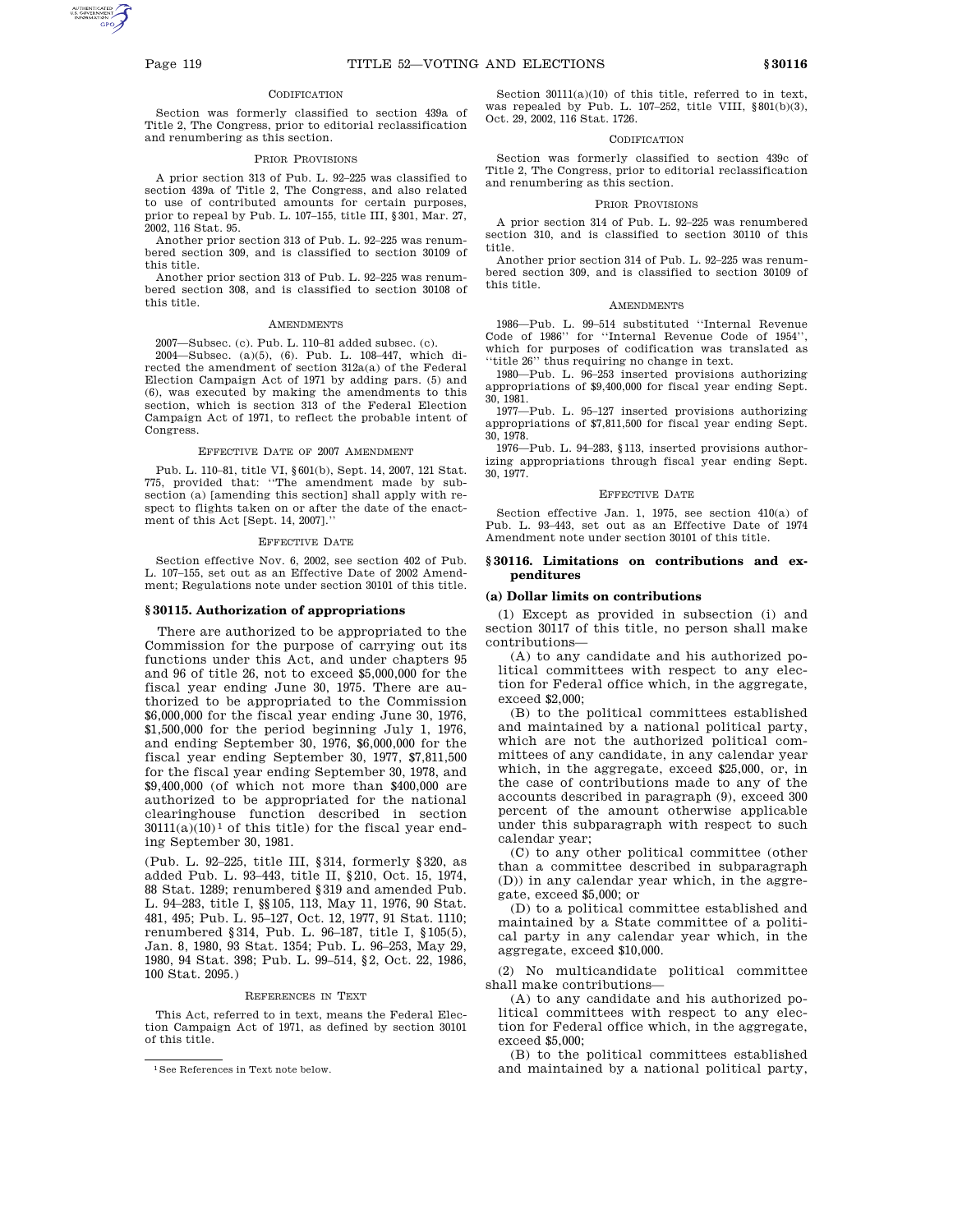which are not the authorized political committees of any candidate, in any calendar year, which, in the aggregate, exceed \$15,000, or, in the case of contributions made to any of the accounts described in paragraph (9), exceed 300 percent of the amount otherwise applicable under this subparagraph with respect to such calendar year; or

(C) to any other political committee in any calendar year which, in the aggregate, exceed \$5,000.

(3) During the period which begins on January 1 of an odd-numbered year and ends on December 31 of the next even-numbered year, no individual may make contributions aggregating more than—

(A) \$37,500, in the case of contributions to candidates and the authorized committees of candidates;

(B) \$57,500, in the case of any other contributions, of which not more than \$37,500 may be attributable to contributions to political committees which are not political committees of national political parties.

(4) The limitations on contributions contained in paragraphs (1) and (2) do not apply to transfers between and among political committees which are national, State, district, or local committees (including any subordinate committee thereof) of the same political party. For purposes of paragraph (2), the term ''multicandidate political committee'' means a political committee which has been registered under section 30103 of this title for a period of not less than 6 months, which has received contributions from more than 50 persons, and, except for any State political party organization, has made contributions to 5 or more candidates for Federal office.

(5) For purposes of the limitations provided by paragraph (1) and paragraph (2), all contributions made by political committees established or financed or maintained or controlled by any corporation, labor organization, or any other person, including any parent, subsidiary, branch, division, department, or local unit of such corporation, labor organization, or any other person, or by any group of such persons, shall be considered to have been made by a single political committee, except that (A) nothing in this sentence shall limit transfers between political committees of funds raised through joint fund raising efforts; (B) for purposes of the limitations provided by paragraph (1) and paragraph (2) all contributions made by a single political committee established or financed or maintained or controlled by a national committee of a political party and by a single political committee established or financed or maintained or controlled by the State committee of a political party shall not be considered to have been made by a single political committee; and (C) nothing in this section shall limit the transfer of funds between the principal campaign committee of a candidate seeking nomination or election to a Federal office and the principal campaign committee of that candidate for nomination or election to another Federal office if (i) such transfer is not made when the candidate is actively seeking nomination or election to both such offices; (ii) the limitations contained in this Act on contributions by persons are not exceeded by such transfer; and (iii) the candidate has not elected to receive any funds under chapter 95 or chapter 96 of title 26. In any case in which a corporation and any of its subsidiaries, branches, divisions, departments, or local units, or a labor organization and any of its subsidiaries, branches, divisions, departments, or local units establish or finance or maintain or control more than one separate segregated fund, all such separate segregated funds shall be treated as a single separate segregated fund for purposes of the limitations provided by paragraph (1) and paragraph (2).

(6) The limitations on contributions to a candidate imposed by paragraphs (1) and (2) of this subsection shall apply separately with respect to each election, except that all elections held in any calendar year for the office of President of the United States (except a general election for such office) shall be considered to be one election.

(7) For purposes of this subsection—

(A) contributions to a named candidate made to any political committee authorized by such candidate to accept contributions on his behalf shall be considered to be contributions made to such candidate;

(B)(i) expenditures made by any person in cooperation, consultation, or concert, with, or at the request or suggestion of, a candidate, his authorized political committees, or their agents, shall be considered to be a contribution to such candidate;

(ii) expenditures made by any person (other than a candidate or candidate's authorized committee) in cooperation, consultation, or concert with, or at the request or suggestion of, a national, State, or local committee of a political party, shall be considered to be contributions made to such party committee; and

(iii) the financing by any person of the dissemination, distribution, or republication, in whole or in part, of any broadcast or any written, graphic, or other form of campaign materials prepared by the candidate, his campaign committees, or their authorized agents shall be considered to be an expenditure for purposes of this paragraph; and 1

 $(C)$  if—

(i) any person makes, or contracts to make, any disbursement for any electioneering communication (within the meaning of section 30104(f)(3) of this title); and

(ii) such disbursement is coordinated with a candidate or an authorized committee of such candidate, a Federal, State, or local political party or committee thereof, or an agent or official of any such candidate, party, or committee;

such disbursement or contracting shall be treated as a contribution to the candidate supported by the electioneering communication or that candidate's party and as an expenditure by that candidate or that candidate's party; and

(D) contributions made to or for the benefit of any candidate nominated by a political

<sup>1</sup>So in original. The word ''and'' probably should not appear.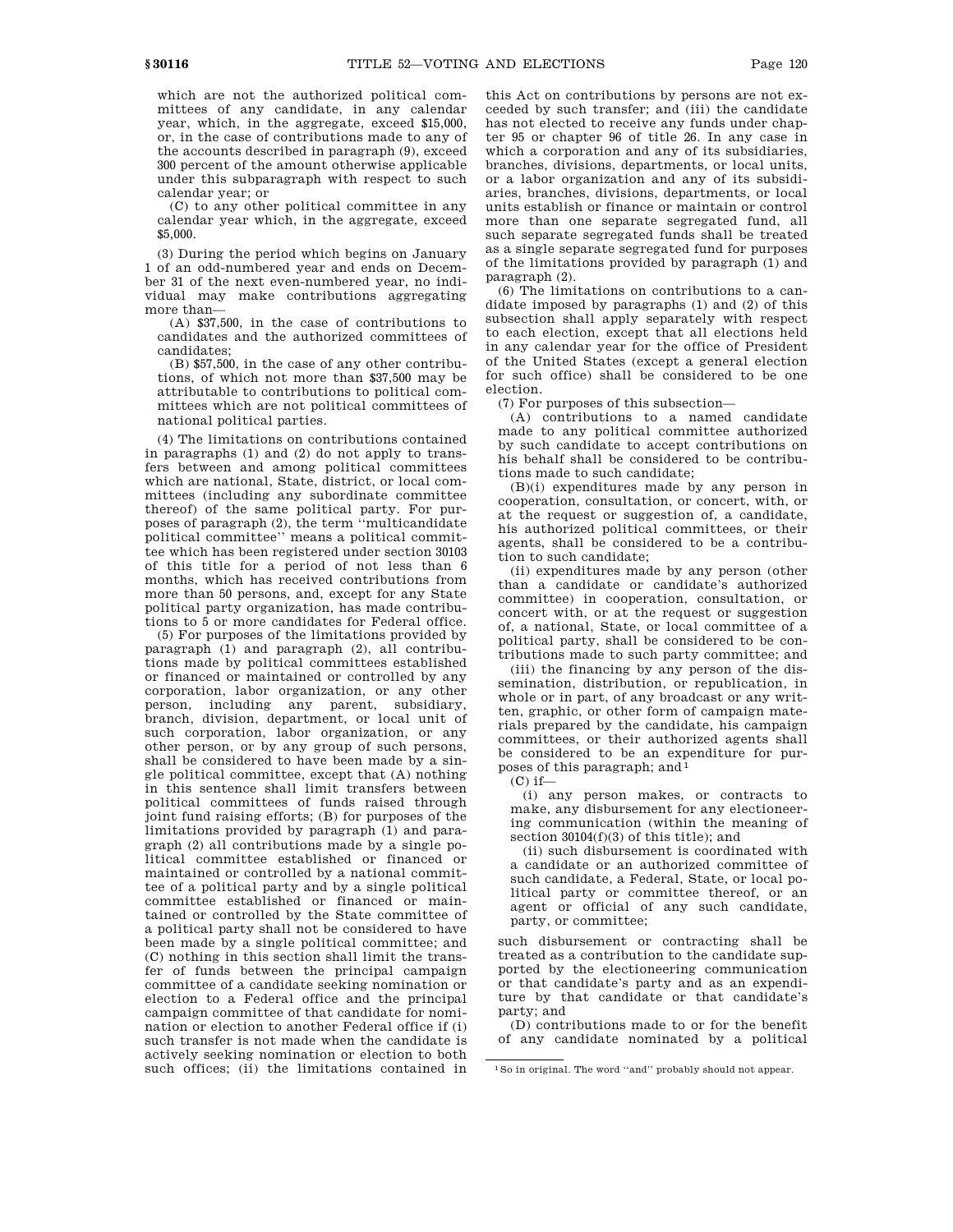party for election to the office of Vice President of the United States shall be considered to be contributions made to or for the benefit of the candidate of such party for election to the office of President of the United States.

(8) For purposes of the limitations imposed by this section, all contributions made by a person, either directly or indirectly, on behalf of a particular candidate, including contributions which are in any way earmarked or otherwise directed through an intermediary or conduit to such candidate, shall be treated as contributions from such person to such candidate. The intermediary or conduit shall report the original source and the intended recipient of such contribution to the Commission and to the intended recipient.

(9) An account described in this paragraph is any of the following accounts:

(A) A separate, segregated account of a national committee of a political party (other than a national congressional campaign committee of a political party) which is used solely to defray expenses incurred with respect to a presidential nominating convention (including the payment of deposits) or to repay loans the proceeds of which were used to defray such expenses, or otherwise to restore funds used to defray such expenses, except that the aggregate amount of expenditures the national committee of a political party may make from such account may not exceed \$20,000,000 with respect to any single convention.

(B) A separate, segregated account of a national committee of a political party (including a national congressional campaign committee of a political party) which is used solely to defray expenses incurred with respect to the construction, purchase, renovation, operation, and furnishing of one or more headquarters buildings of the party or to repay loans the proceeds of which were used to defray such expenses, or otherwise to restore funds used to defray such expenses (including expenses for obligations incurred during the 2 year period which ends on December 16, 2014).

(C) A separate, segregated account of a national committee of a political party (including a national congressional campaign committee of a political party) which is used to defray expenses incurred with respect to the preparation for and the conduct of election recounts and contests and other legal proceedings.

## **(b) Dollar limits on expenditures by candidates for office of President of United States**

(1) No candidate for the office of President of the United States who is eligible under section 9003 of title 26 (relating to condition for eligibility for payments) or under section 9033 of title 26 (relating to eligibility for payments) to receive payments from the Secretary of the Treasury may make expenditures in excess of—

(A) \$10,000,000, in the case of a campaign for nomination for election to such office, except the aggregate of expenditures under this subparagraph in any one State shall not exceed the greater of 16 cents multiplied by the voting age population of the State (as certified under subsection (e)), or \$200,000; or

(B) \$20,000,000 in the case of a campaign for election to such office.

(2) For purposes of this subsection—

(A) expenditures made by or on behalf of any candidate nominated by a political party for election to the office of Vice President of the United States shall be considered to be expenditures made by or on behalf of the candidate of such party for election to the office of President of the United States; and

(B) an expenditure is made on behalf of a candidate, including a vice presidential candidate, if it is made by—

(i) an authorized committee or any other agent of the candidate for purposes of making any expenditure; or

(ii) any person authorized or requested by the candidate, an authorized committee of the candidate, or an agent of the candidate, to make the expenditure.

## **(c) Increases on limits based on increases in price index**

(1)(A) At the beginning of each calendar year (commencing in 1976), as there become available necessary data from the Bureau of Labor Statistics of the Department of Labor, the Secretary of Labor shall certify to the Commission and publish in the Federal Register the percent difference between the price index for the 12 months preceding the beginning of such calendar year and the price index for the base period.

(B) Except as provided in subparagraph (C), in any calendar year after 2002—

(i) a limitation established by subsections  $(a)(1)(A), (a)(1)(B), (a)(3), (b), (d), or (h) shall be$ increased by the percent difference determined under subparagraph (A);

(ii) each amount so increased shall remain in effect for the calendar year; and

(iii) if any amount after adjustment under clause (i) is not a multiple of \$100, such amount shall be rounded to the nearest multiple of \$100.

(C) In the case of limitations under subsections  $(a)(1)(A)$ ,  $(a)(1)(B)$ ,  $(a)(3)$ , and  $(h)$ , increases shall only be made in odd-numbered years and such increases shall remain in effect for the 2-year period beginning on the first day following the date of the last general election in the year preceding the year in which the amount is increased and ending on the date of the next general election.

(2) For purposes of paragraph  $(1)$ —

(A) the term ''price index'' means the average over a calendar year of the Consumer Price Index (all items—United States city average) published monthly by the Bureau of Labor Statistics; and

(B) the term ''base period'' means—

(i) for purposes of subsections (b) and (d), calendar year 1974; and

(ii) for purposes of subsections  $(a)(1)(A)$ ,  $(a)(1)(B)$ ,  $(a)(3)$ , and  $(h)$ , calendar year 2001.

# **(d) Expenditures by national committee, State committee, or subordinate committee of State committee in connection with general election campaign of candidates for Federal office**

(1) Notwithstanding any other provision of law with respect to limitations on expenditures or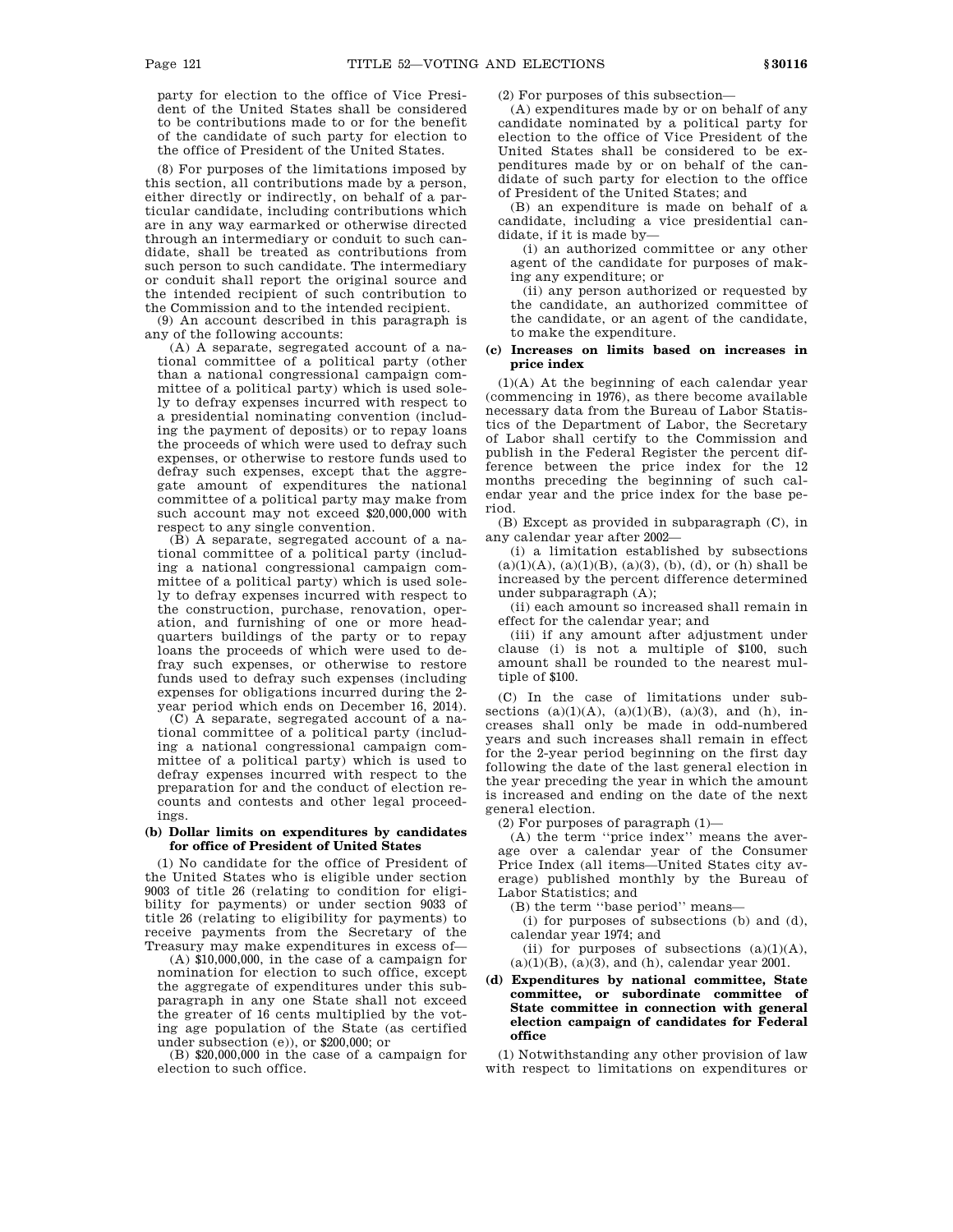limitations on contributions, the national committee of a political party and a State committee of a political party, including any subordinate committee of a State committee, may make expenditures in connection with the general election campaign of candidates for Federal office, subject to the limitations contained in paragraphs (2), (3), and (4) of this subsection.

(2) The national committee of a political party may not make any expenditure in connection with the general election campaign of any candidate for President of the United States who is affiliated with such party which exceeds an amount equal to 2 cents multiplied by the voting age population of the United States (as certified under subsection (e)). Any expenditure under this paragraph shall be in addition to any expenditure by a national committee of a political party serving as the principal campaign committee of a candidate for the office of President of the United States.

(3) The national committee of a political party, or a State committee of a political party, including any subordinate committee of a State committee, may not make any expenditure in connection with the general election campaign of a candidate for Federal office in a State who is affiliated with such party which exceeds—

(A) in the case of a candidate for election to the office of Senator, or of Representative from a State which is entitled to only one Representative, the greater of—

(i) 2 cents multiplied by the voting age population of the State (as certified under subsection (e)); or

(ii) \$20,000; and

(B) in the case of a candidate for election to the office of Representative, Delegate, or Resident Commissioner in any other State, \$10,000.

(4) INDEPENDENT VERSUS COORDINATED EXPENDI-TURES BY PARTY.—

(A) IN GENERAL.—On or after the date on which a political party nominates a candidate, no committee of the political party may make—

(i) any coordinated expenditure under this subsection with respect to the candidate during the election cycle at any time after it makes any independent expenditure (as defined in section 30101(17) of this title) with respect to the candidate during the election cycle; or

(ii) any independent expenditure (as defined in section 30101(17) of this title) with respect to the candidate during the election cycle at any time after it makes any coordinated expenditure under this subsection with respect to the candidate during the election cycle.

(B) APPLICATION.—For purposes of this paragraph, all political committees established and maintained by a national political party (including all congressional campaign committees) and all political committees established and maintained by a State political party (including any subordinate committee of a State committee) shall be considered to be a single political committee.

(C) TRANSFERS.—A committee of a political party that makes coordinated expenditures

under this subsection with respect to a candidate shall not, during an election cycle, transfer any funds to, assign authority to make coordinated expenditures under this subsection to, or receive a transfer of funds from, a committee of the political party that has made or intends to make an independent expenditure with respect to the candidate.

(5) The limitations contained in paragraphs (2), (3), and (4) of this subsection shall not apply to expenditures made from any of the accounts described in subsection (a)(9).

# **(e) Certification and publication of estimated voting age population**

During the first week of January 1975, and every subsequent year, the Secretary of Commerce shall certify to the Commission and publish in the Federal Register an estimate of the voting age population of the United States, of each State, and of each congressional district as of the first day of July next preceding the date of certification. The term ''voting age population'' means resident population, 18 years of age or older.

#### **(f) Prohibited contributions and expenditures**

No candidate or political committee shall knowingly accept any contribution or make any expenditure in violation of the provisions of this section. No officer or employee of a political committee shall knowingly accept a contribution made for the benefit or use of a candidate, or knowingly make any expenditure on behalf of a candidate, in violation of any limitation imposed on contributions and expenditures under this section.

## **(g) Attribution of multi-State expenditures to candidate's expenditure limitation in each State**

The Commission shall prescribe rules under which any expenditure by a candidate for presidential nominations for use in 2 or more States shall be attributed to such candidate's expenditure limitation in each such State, based on the voting age population in such State which can reasonably be expected to be influenced by such expenditure.

#### **(h) Senatorial candidates**

Notwithstanding any other provision of this Act, amounts totaling not more than \$35,000 may be contributed to a candidate for nomination for election, or for election, to the United States Senate during the year in which an election is held in which he is such a candidate, by the Republican or Democratic Senatorial Campaign Committee, or the national committee of a political party, or any combination of such committees.

## **(i) Increased limit to allow response to expenditures from personal funds**

# **(1) Increase**

## **(A) In general**

Subject to paragraph (2), if the opposition personal funds amount with respect to a candidate for election to the office of Senator exceeds the threshold amount, the limit under subsection  $(a)(1)(A)$  (in this subsection referred to as the ''applicable limit'') with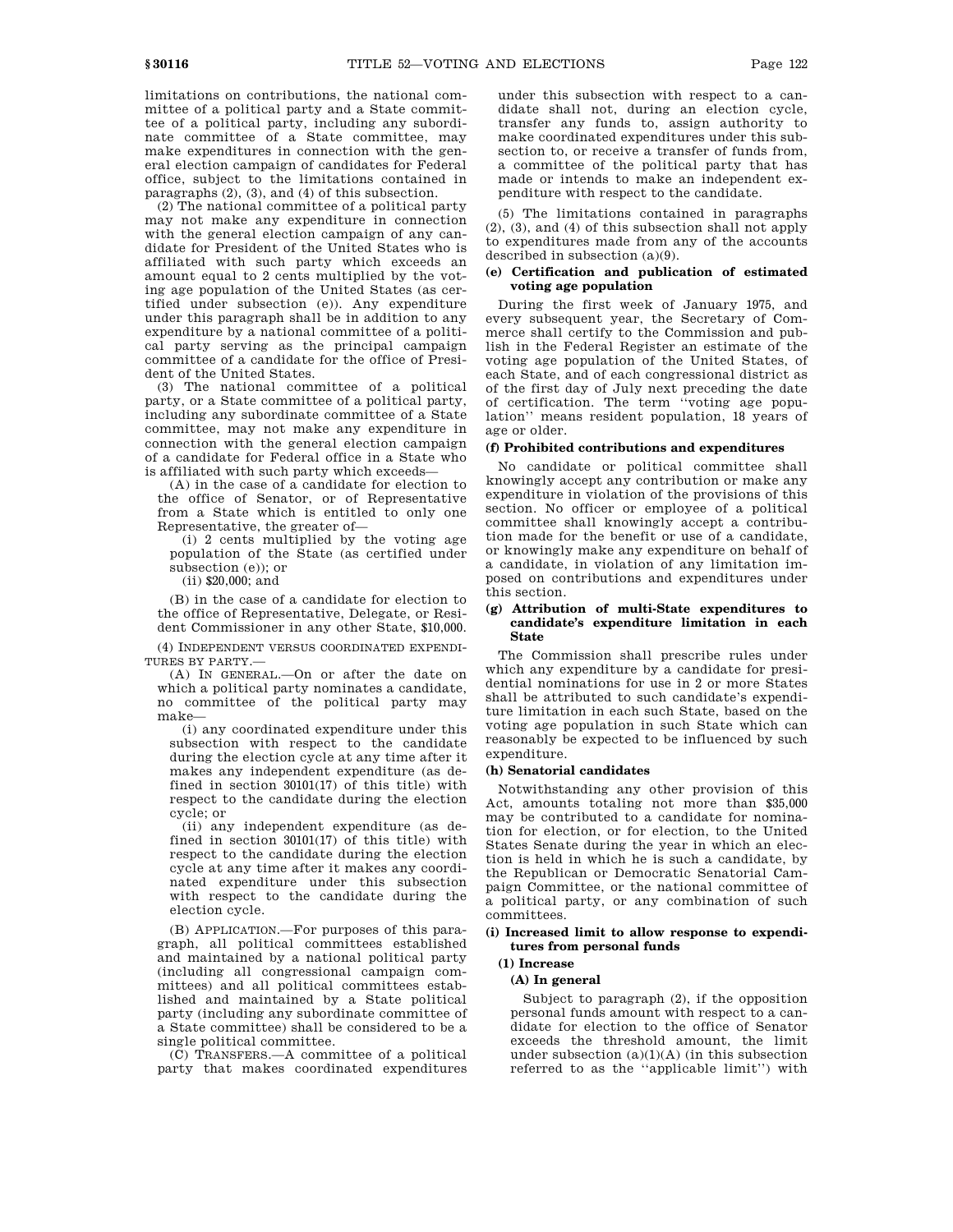respect to that candidate shall be the increased limit.

# **(B) Threshold amount**

# **(i) State-by-State competitive and fair campaign formula**

In this subsection, the threshold amount with respect to an election cycle of a candidate described in subparagraph (A) is an amount equal to the sum of—

(I) \$150,000; and

(II) \$0.04 multiplied by the voting age population.

# **(ii) Voting age population**

In this subparagraph, the term ''voting age population'' means in the case of a candidate for the office of Senator, the voting age population of the State of the candidate (as certified under subsection (e)).

# **(C) Increased limit**

Except as provided in clause (ii), for purposes of subparagraph (A), if the opposition personal funds amount is over—

(i) 2 times the threshold amount, but not over 4 times that amount—

(I) the increased limit shall be 3 times the applicable limit; and

(II) the limit under subsection (a)(3) shall not apply with respect to any contribution made with respect to a candidate if such contribution is made under the increased limit of subparagraph (A) during a period in which the candidate may accept such a contribution;

(ii) 4 times the threshold amount, but not over 10 times that amount—

(I) the increased limit shall be 6 times the applicable limit; and

(II) the limit under subsection (a)(3) shall not apply with respect to any contribution made with respect to a candidate if such contribution is made under the increased limit of subparagraph (A) during a period in which the candidate may accept such a contribution; and

(iii) 10 times the threshold amount—

(I) the increased limit shall be 6 times the applicable limit;

(II) the limit under subsection (a)(3) shall not apply with respect to any contribution made with respect to a candidate if such contribution is made under the increased limit of subparagraph (A) during a period in which the candidate may accept such a contribution; and

(III) the limits under subsection (d) with respect to any expenditure by a State or national committee of a political party shall not apply.

# **(D) Opposition personal funds amount**

The opposition personal funds amount is an amount equal to the excess (if any) of—

(i) the greatest aggregate amount of expenditures from personal funds (as defined in section  $30104(a)(6)(B)$  of this title) that an opposing candidate in the same election makes; over

(ii) the aggregate amount of expenditures from personal funds made by the candidate with respect to the election.

# **(E) Special rule for candidate's campaign funds**

# **(i) In general**

For purposes of determining the aggregate amount of expenditures from personal funds under subparagraph (D)(ii), such amount shall include the gross receipts advantage of the candidate's authorized committee.

## **(ii) Gross receipts advantage**

For purposes of clause (i), the term ''gross receipts advantage'' means the excess, if any, of—

(I) the aggregate amount of 50 percent of gross receipts of a candidate's authorized committee during any election cycle (not including contributions from personal funds of the candidate) that may be expended in connection with the election, as determined on June 30 and December 31 of the year preceding the year in which a general election is held, over

(II) the aggregate amount of 50 percent of gross receipts of the opposing candidate's authorized committee during any election cycle (not including contributions from personal funds of the candidate) that may be expended in connection with the election, as determined on June 30 and December 31 of the year preceding the year in which a general election is held.

# **(2) Time to accept contributions under increased limit**

# **(A) In general**

Subject to subparagraph (B), a candidate and the candidate's authorized committee shall not accept any contribution, and a party committee shall not make any expenditure, under the increased limit under para $graph (1)$ -

(i) until the candidate has received notification of the opposition personal funds amount under section  $30104(a)(6)(B)$  of this title; and

(ii) to the extent that such contribution, when added to the aggregate amount of contributions previously accepted and party expenditures previously made under the increased limits under this subsection for the election cycle, exceeds 110 percent of the opposition personal funds amount.

#### **(B) Effect of withdrawal of an opposing candidate**

A candidate and a candidate's authorized committee shall not accept any contribution and a party shall not make any expenditure under the increased limit after the date on which an opposing candidate ceases to be a candidate to the extent that the amount of such increased limit is attributable to such an opposing candidate.

# **(3) Disposal of excess contributions**

# **(A) In general**

The aggregate amount of contributions accepted by a candidate or a candidate's au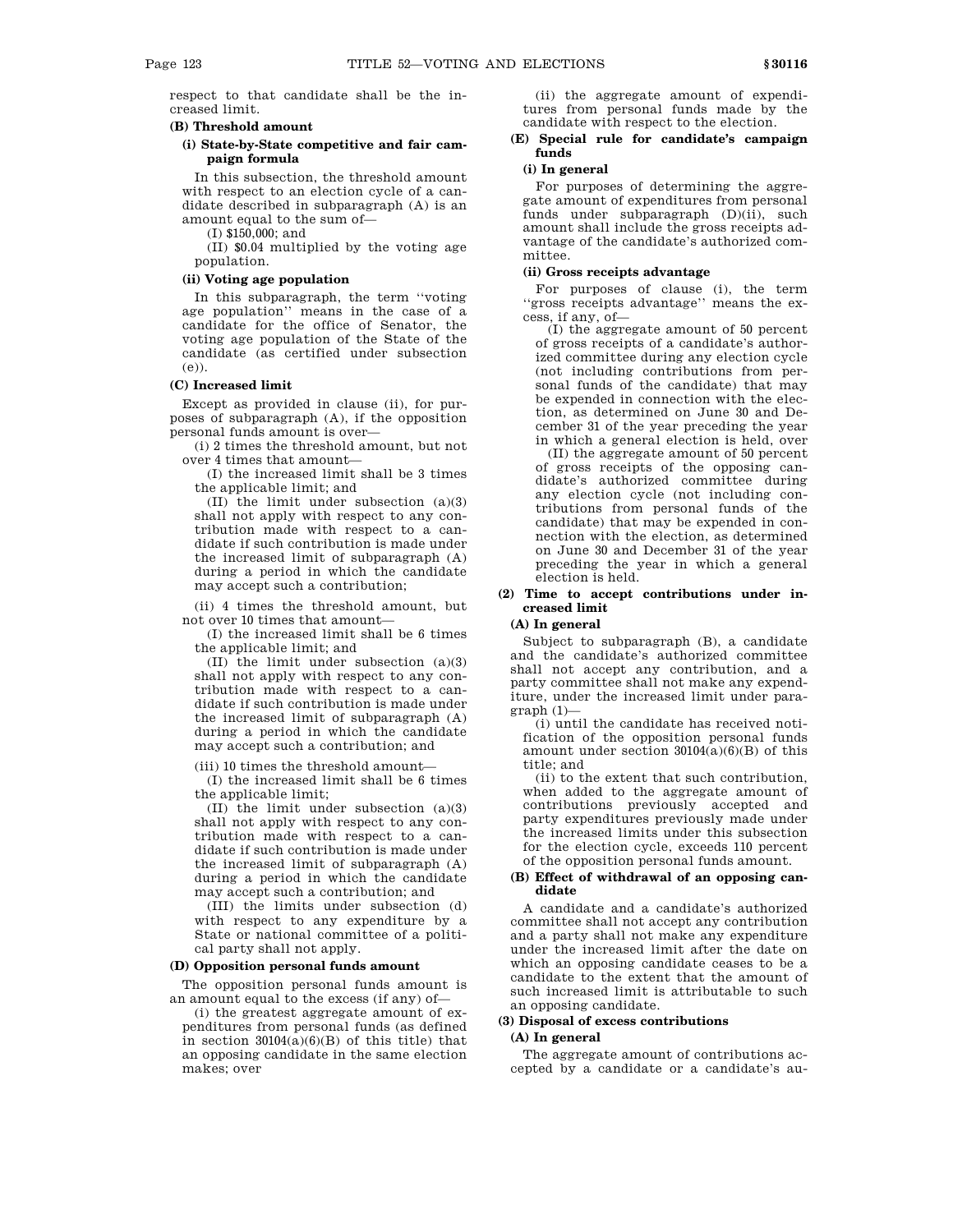thorized committee under the increased limit under paragraph (1) and not otherwise expended in connection with the election with respect to which such contributions relate shall, not later than 50 days after the date of such election, be used in the manner described in subparagraph (B).

#### **(B) Return to contributors**

A candidate or a candidate's authorized committee shall return the excess contribution to the person who made the contribution.

# **(j) Limitation on repayment of personal loans**

Any candidate who incurs personal loans made after the effective date of the Bipartisan Campaign Reform Act of 2002 in connection with the candidate's campaign for election shall not repay (directly or indirectly), to the extent such loans exceed \$250,000, such loans from any contributions made to such candidate or any authorized committee of such candidate after the date of such election.

(Pub. L. 92–225, title III, §315, formerly §320, as added Pub. L. 94–283, title I, §112(2), May 11, 1976, 90 Stat. 486; renumbered §315, Pub. L. 96–187, title I, §105(5), Jan. 8, 1980, 93 Stat. 1354; amended Pub. L. 99–514, §2, Oct. 22, 1986, 100 Stat. 2095; Pub. L. 107–155, title I, §102, title II, §§202, 213, 214(a), title III, §§304(a), 307(a)–(d), 316, 319(b), Mar. 27, 2002, 116 Stat. 86, 90, 94, 97, 102, 103, 108, 112; Pub. L. 113–235, div. N, §101(a), (b), Dec. 16, 2014, 128 Stat. 2772, 2773.)

#### REFERENCES IN TEXT

This Act, referred to in subsecs. (a)(5) and (h), means the Federal Election Campaign Act of 1971, as defined by section 30101 of this title.

For effective date of the Bipartisan Campaign Reform Act of 2002, referred to in subsec. (j), see section 402 of Pub. L. 107–155, set out as an Effective Date of 2002 Amendment; Regulations note under section 30101 of this title.

#### **CONSTITUTIONALITY**

For information regarding constitutionality of certain provisions of section 315 of Pub. L. 92–225, as added by section 112(2) of Pub. L. 94–283 and amended by section 213 of Pub. L. 107–155, and information regarding constitutionality of certain provisions of section 307(b) of Pub. L. 107–155, see Congressional Research Service, The Constitution of the United States of America: Analysis and Interpretation, Appendix 1, Acts of Congress Held Unconstitutional in Whole or in Part by the Supreme Court of the United States.

#### **CODIFICATION**

Section was formerly classified to section 441a of Title 2, The Congress, prior to editorial reclassification and renumbering as this section. Some section numbers referenced in amendment notes below reflect the classification of such sections prior to their editorial reclassification to this title.

#### PRIOR PROVISIONS

A prior section 315 of Pub. L. 92–225 was renumbered section 311, and is classified to section 30111 of this title.

Another prior section 315 of Pub. L. 92–225 was renumbered section 310, and is classified to section 30110 of this title.

#### AMENDMENTS

2014—Subsec. (a)(1)(B). Pub. L. 113–235, §101(a)(1), inserted '', or, in the case of contributions made to any of the accounts described in paragraph (9), exceed 300 percent of the amount otherwise applicable under this subparagraph with respect to such calendar year'' before semicolon at end.

Subsec. (a)(2)(B). Pub. L. 113–235, §101(a)(2), which directed amendment by substituting '', or, in the case of contributions made to any of the accounts described in paragraph (9), exceed 300 percent of the amount otherwise applicable under this subparagraph with respect to such calendar year;'' for the semicolon at the end, was executed by making the substitution for the semicolon which appeared before ''or'' at the end to reflect the probable intent of Congress.

Subsec. (a)(9). Pub. L. 113–235, §101(a)(3), added par. (9).

Subsec. (d)(5). Pub. L. 113–235, §101(b), added par. (5). 2002—Subsec. (a)(1). Pub. L. 107–155, §§304(a)(1), 319(b), substituted ''Except as provided in subsection (i) and section 441a–1 of this title, no person'' for ''No person''

in introductory provisions.<br>
Subsec. (a)(1)(A). Pub. L. 107–155, §307(a)(1), sub-<br>
stituted '\$2,000' for '\$1,000'.<br>
Subsec. (a)(1)(B). Pub. L. 107–155, §§102(1), 307(a)(2),

substituted "\$25,000;" for "\$20,000; or".<br>Subsec. (a)(1)(C). Pub. L. 107–155, §102(2), inserted

''(other than a committee described in subparagraph (D))'' after ''committee'' and substituted ''; or'' for period at end.

Subsec. (a)(1)(D). Pub. L. 107–155, §102(3), added subpar. (D).

Subsec. (a)(3). Pub. L. 107–155, §307(b), amended par. (3) generally. Prior to amendment, par. (3) read as follows: ''No individual shall make contributions aggregating more than \$25,000 in any calendar year. For purposes of this paragraph, any contribution made to a candidate in a year other than the calendar year in which the election is held with respect to which such contribution is made, is considered to be made during the calendar year in which such election is held.''

Subsec.  $(a)(7)(B)(ii)$ , (iii). Pub. L. 107–155, §214(a), added cl. (ii) and redesignated former cl. (ii) as (iii). Subsec. (a)(7)(C), (D). Pub. L. 107–155, §202, added sub-

par. (C) and redesignated former subpar. (C) as (D).

Subsec. (c)(1). Pub. L. 107–155, §307(d)(1), redesignated existing provisions as subpar. (A), struck out at end ''Each limitation established by subsection (b) of this section and subsection (d) of this section shall be increased by such percent difference. Each amount so increased shall be the amount in effect for such calendar

year.'', and added subpars. (B) and (C). Subsec. (c)(2)(B). Pub. L. 107–155, §307(d)(2), sub-stituted ''means—'' for ''means the calendar year 1974''

and added cls. (i) and (ii). Subsec. (d)(1). Pub. L. 107–155, §213(1), substituted 'paragraphs (2), (3), and (4)'' for "paragraphs (2) and  $(3)'$ 

Subsec. (d)(4). Pub. L. 107–155, §213(2), added par. (4).<br>Subsec. (h). Pub. L. 107–155, §307(c), substituted<br>''\$35,000'' for ''\$17,500''.

Subsec. (i). Pub. L. 107–155, §304(a)(2), added subsec. (i).

Subsec. (i)(1)(E). Pub. L. 107–155, §316, added subpar. (E).

Subsec. (j). Pub. L. 107–155, §304(a)(2), added subsec.

(j). 1986—Subsecs. (a)(5), (b)(1). Pub. L. 99–514 substituted ''Internal Revenue Code of 1986'' for ''Internal Revenue Code of 1954'', which for purposes of codification was translated as ''title 26'' thus requiring no change in text.

## EFFECTIVE DATE OF 2014 AMENDMENT

Pub. L. 113–235, div. N, §101(c), Dec. 16, 2014, 128 Stat. 2773, provided that: ''The amendments made by this section [amending this section] shall apply with respect to funds that are solicited, received, transferred, or spent on or after the date of the enactment of this section [Dec. 16, 2014].''

#### EFFECTIVE DATE OF 2002 AMENDMENT

Pub. L. 107–155, title III, §307(e), Mar. 27, 2002, 116 Stat. 103, provided that: ''The amendments made by